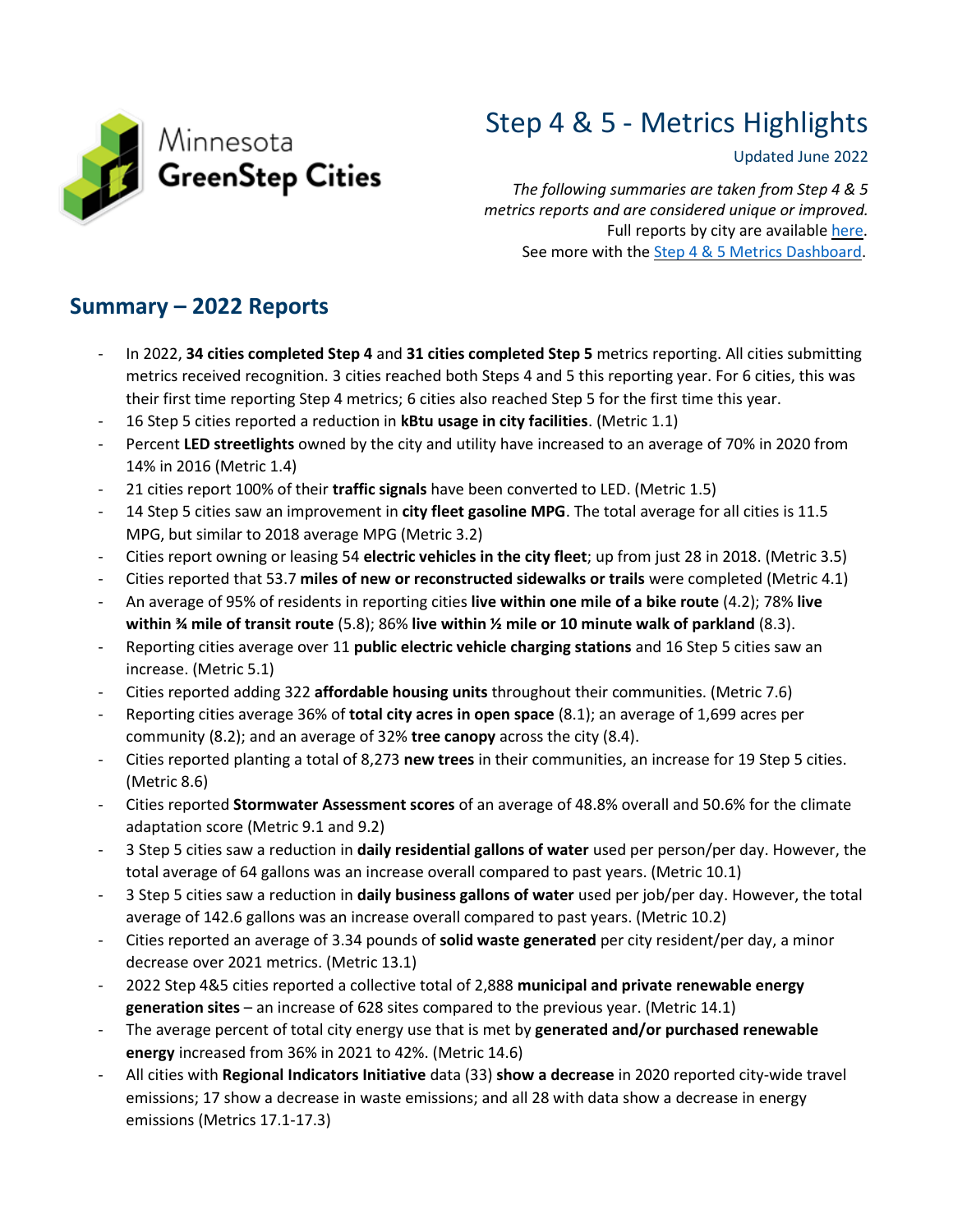## **Apple Valley**

| Step 4 | 2020-2022 |
|--------|-----------|
| Step 5 | 2021-2022 |

- 100% of traffic lights are LED.
- 100% of Apple Valley's housing is within 1 mile of a bike route.
- Increased the net number of trees planted from 80/year to 120 in 2021.
- Improved Stormwater Assessment scores from 58 in 2019 to 63 in 2021; adaptation scores from 59 to 65.
- Increased the percent of lake, river, and wetland shoreline with at least 50' vegetation buffers from 45.7% in 2019 to 57% in 2021.
- Apple Valley has seen and increase in the number of citizen lake/river water quality monitors from 16 in 2019 to 25 in 2021.
- Appley Valley saw a reduction in community-wide *travel*, *energy*, and *overall* greenhouse gas emissions in 2021.

| <b>Bloomington</b> |
|--------------------|
|                    |

| <b>Bloomington</b> | Step 4 | 2020-2022 |
|--------------------|--------|-----------|
|                    | Step 5 | 2021-2022 |

- Bloomington's average gasoline fleet MPG increased from 8.7 MPG in 2020 to 9.1 MPG in 2021; average diesel fleet MPG increased from 4.01 MPG in 2019 to 5.6 MPG in 2021.
- Increased the number of public electric vehicle charging stations from 32 in 2019 to 60 in 2021; the most of any Step 4/5 reporting city.
- 73% of the city is in open space.
- Increased the net number of trees planted from 350 in 2019 to 475 in 2020.
- Bloomington scored the highest Stormwater Assessment scores of any Step 4/5 reporting city with 77% and 93% (adaptation).
- On average, Bloomington residents produce only 0.36 pounds of trash/person/day, the least of any Step 4/5 city reporting that metric.
- Bloomington reported 685 renewable generation sites with 16,646 kW capacity across the city, the most of any Step 4/5 city reporting that metric.
- Bloomington saw a reduction in community-wide *travel*, *waste*, *energy*, and *overall* greenhouse gas emissions in 2021. Between 2021 and 2019, this is an overall reduction of 330,538 tonnes of CO2e – the [equivalent](https://www.epa.gov/energy/greenhouse-gas-equivalencies-calculator) of removing 71,221 gasoline-powered passenger vehicles driven for one year or adding 89.8 wind turbines running for a year.
- The city passed two energy disclosure ordinances in September 2021 Large Building Benchmarking and Time of Sale Energy Disclosure.

| <b>Burnsville</b> | Step 4 | 2016-2017, 2019-2020 |
|-------------------|--------|----------------------|
|                   | Step 5 | 2017, 2019-2020      |

- 100% of traffic signals are LEDs.
- Burnsville's average city gasoline fleet MPG was 16.5 MPG in 2019.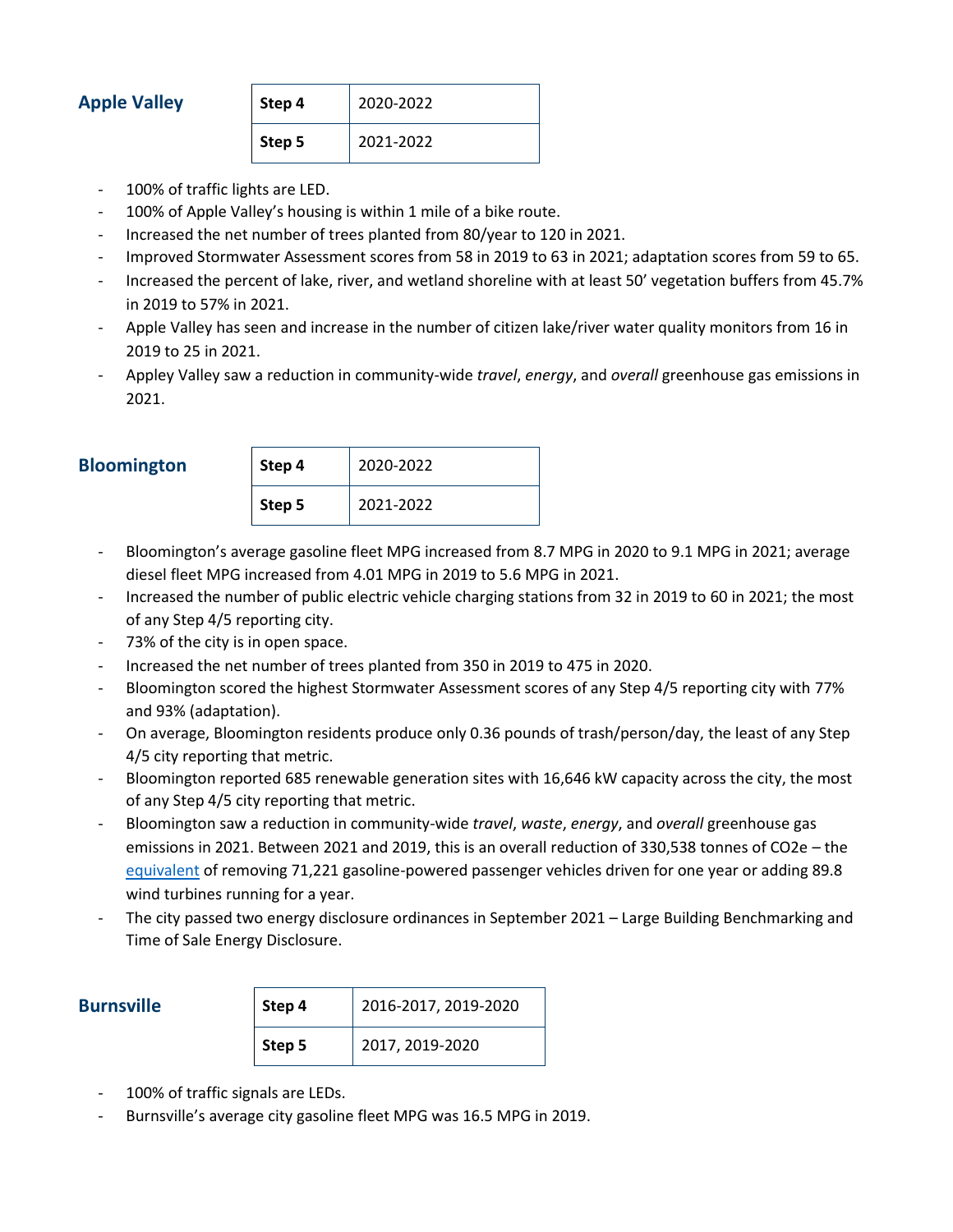### **Coon Rapids**

| Step 4 | 2022 |
|--------|------|
| Step 5 | 2022 |

- 100% of Coon Rapid's housing is within 1 mile of a bike route.
- 100% of the city's 301 net trees planted in 2021 were considered 'likely to thrive'.
- Decreased the energy used to treat and distribute drinking water from 1368.3 MWh in 2019 to 932.6 MWh in 2021; 57047 Therms in 2019 to 45996.7 Therms in 2021.
- Increased the number of city-owned and private renewable energy generation sites from 13 (101.8 kW) in 2019 to 46 (1952.2 kW) in 2021 (more than 3x!).
- Coon Rapids saw a reduction in community-wide *travel* greenhouse gas emissions in 2021.

| Duluth |
|--------|
|        |

| <b>Duluth</b> | Step 4 | 2020-2022 |
|---------------|--------|-----------|
|               | Step 5 | 2021-2022 |

- Increased the % of LEDs in city buildings and property from 25% in 2019 to 60% in 2021.
- Increased the number of public electric vehicle charging stations from 9 in 2019 to 27 in 2021.
- 100% of water bodies in the city show at least a *good* clarity reading.
- Increased the number of residents/businesses participating in renewable energy purchasing/green power programs from 89 in 2019 to 401 in 2021 (more than 4x!).
- Duluth saw a reduction in community-wide *travel* and *waste* greenhouse gas emissions in 2021.
- Duluth adopted their first Climate Action Work Plan in 2021.

| ×<br>. .<br>۰. |
|----------------|
|----------------|

| Step 4 | 2017-2022 |
|--------|-----------|
| Step 5 | 2018-2022 |

- Increased the percent of street lights converted to LED from 0% in 2016 to 13.5% in 2021.
- 100% of traffic lights are LED.
- Increased the percent of LED lighting in city buildings and property from 28.7% in 2016 to 48.5% in 2021.
- Increased the number of city-owned/leased electric vehicles in city fleet from 4 in 2017 to 7 in 2021.
- 100% of Eagan's housing is within  $\frac{1}{2}$  mile of a bike route.
- The number of public electric vehicle charging stations in the city has increased from 2 in 2016 to 16 in 2021.
- 100% of the city's 102 net new trees planted in 2021 were considered 'likely to thrive'.
- Lemay Lake was removed from the impaired water bodies list after significant investment on water quality.
- Increased the number of city-owned and private renewable energy generation sites from 13 (899 kW) in 2016 to 141 (3880 kW) in 2021 (more than 4x!).
- Eagan saw a reduction in community-wide *travel*, *energy*, and *overall* greenhouse gas emissions in 2021.
- Eagan saw an addition 1.025 acres of pollinator/natural area development in 2021.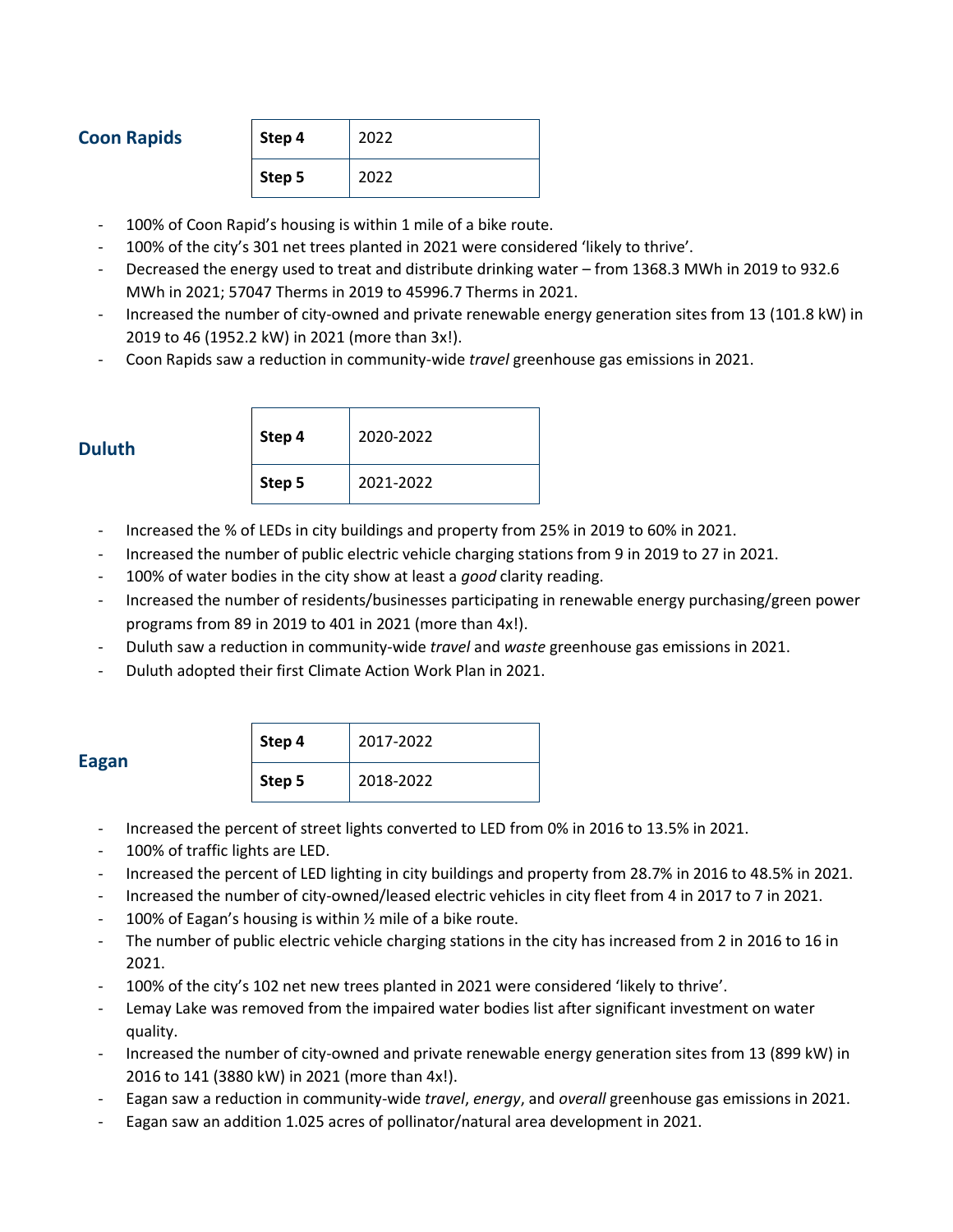- 2 project in Eagan included recycling old building materials in 2021.
- In 2021, Eagan removed 93 loads of buckthorn.
- Eagan completed a biking and walking plan in 2020 to address safer walking and biking options in the city.

| <b>Eden Prairie</b> |
|---------------------|

| Step 4 | 2016-2022 |
|--------|-----------|
| Step 5 | 2017-2022 |

- 100% of street lights and traffic lights are LEDs.
- 100% of Eden Prairie's housing is within ½ mile of a bike route.
- The number of public electric vehicle charging stations in the city has increased from 10 in 2018 to 18 in 2021.
- Added 70 new affordable housing units in 2021.
- 100% of the city's 497 net new trees planted in 2021 were considered 'likely to thrive'.
- Increased the Stormwater Assessment scores from 32% (21% adaptation score) in 2020 to 48% (44%) in 2021.
- 100% of waterbodies in the city show at least *good* clarity readings.
- Increased the number of city-owned and private renewable energy generation sites from 36 (377 kW) in 2017 to 61 (607 kW) in 2021.
- Increased the annual production of city-owned renewable energy generation from 28 MWh in 2020 to 1096 MWh in 2021.
- Increased annual renewable energy purchases for city operations from 0 MWh in 2019 to 4146.39 MWh in 2021. 22% of total city operations energy use is covered by generated and purchased renewable electricity.
- Eden Prairie saw a reduction in community-wide *travel*, *waste*, *energy*, and *overall* greenhouse gas emissions in 2021. Between 2021 and 2014, this is an overall reduction of 248,886 tonnes of CO2e – the [equivalent](https://www.epa.gov/energy/greenhouse-gas-equivalencies-calculator) of removing 53,627 gasoline-powered passenger vehicles driven for one year or adding 67.7 wind turbines running for a year.

#### **Edina**

| Step 4 | 2018, 2020-2021 |
|--------|-----------------|
| Step 5 | 2020-2021       |

- Reduced kBTU per square foot per year in city buildings from 107.9 in 2018 to 87.4 in 2020.
- Increased the number of public electric vehicle charging stations from 4 in 2017 to 11 in 2020.
- Business water usage decreased from 28.4 gallons/job/day in 2017 to 14 in 2020.
- A steady decrease in percent of annual drinking water losses from 4.1% in 2016 to 1.2% in 2020.

| Step 4 | 2016-2022 |
|--------|-----------|
| Step 5 | 2017-2022 |

- Increased LED street lights that are owned by the city and utility from 23% in 2017 to 51.7% in 2021; 100% of traffic lights and 100% of city buildings and property are LEDs.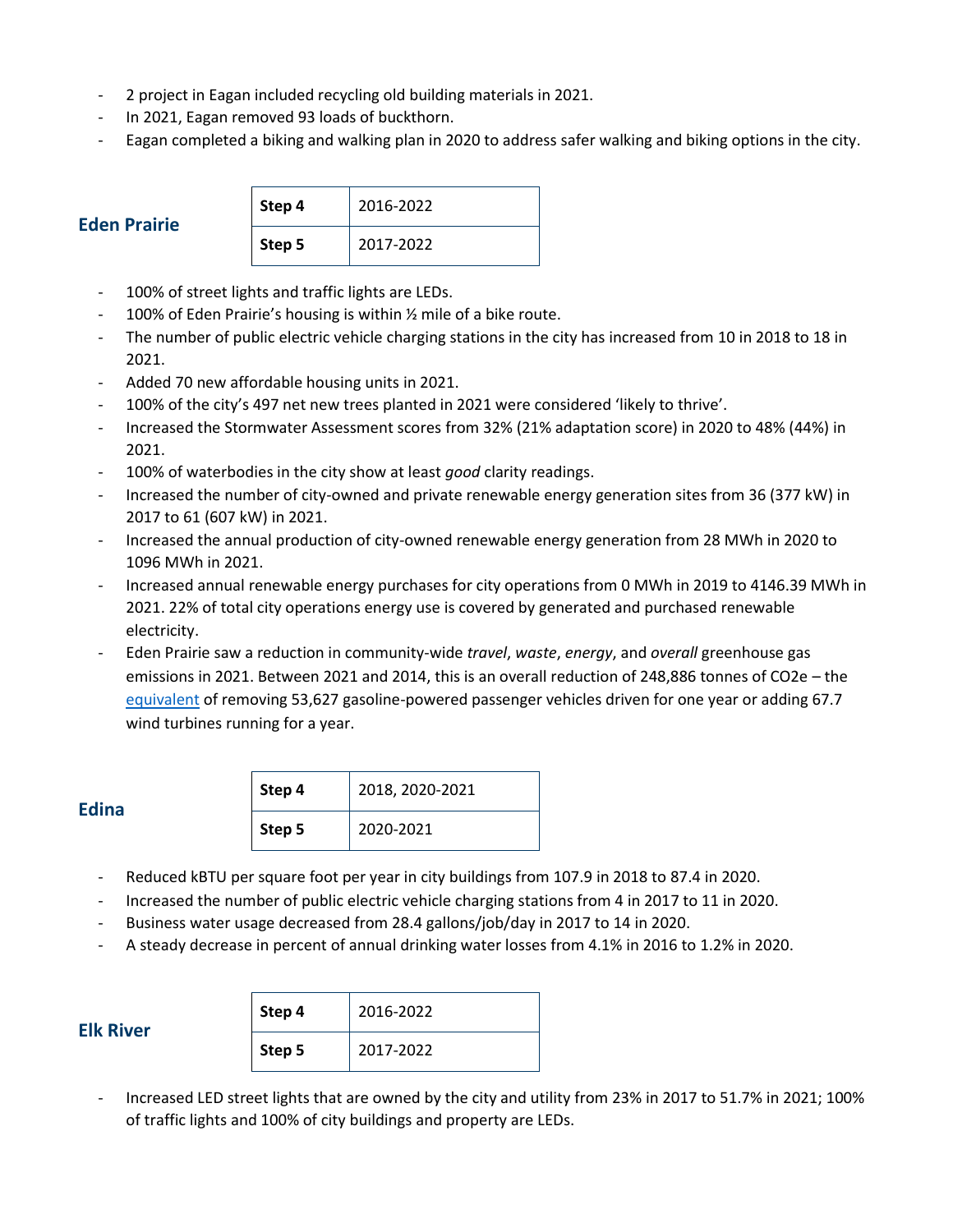- As of 2021, the city now has 8 hybrid vehicles on the city fleet.
- Elk River added 9.1 miles of new or reconstructed sidewalks & trails in 2021, one of the highest of any Step 4/5 reporting city.
- Residential organics recycling steadily increased from 0.27% in 2018 to 0.36% in 2021.
- Increased the number of city-owned and private renewable energy generation sites from 10 in 2018 to 30 in 2021.
- 100% of total city operations energy use that is generated or purchased renewable electricity, an increase from 17% in 2018.
- Elk River saw a reduction in community-wide *travel*, *energy*, and *overall* greenhouse gas emissions in 2021. Between 2021 and 2018, this is an overall reduction of 53,332 tonnes of CO2e - the [equivalent](https://www.epa.gov/energy/greenhouse-gas-equivalencies-calculator) of removing 11,491 gasoline-powered passenger vehicles driven for one year or adding 14.5 wind turbines running for a year.

# **Falcon Heights**

| Step 4 | 2017-2022 |
|--------|-----------|
| Step 5 | 2018-2022 |

- Reduced kBTU per square foot per year in city buildings from 86.01 in 2018 to 51.21 in 2021.
- 100% of street, traffic, and city building/property lights are LEDs.
- 100% of Falcon Heights' housing is within 1 mile of a bike route.
- 100% of housing is located within 1 mile of bike routes and ¾ mile of transit routes.
- 80% of the city is in open space, the most of any Step 4/5 reporting city.
- Falcon Heights purchases 75.1 MWhr/yr of renewable energy for city operations, amounting to 81% of total city operations energy use that is generated or purchased renewable electricity (over 21.9% in 2017).
- Falcon Heights saw a reduction in community-wide *travel*, *energy*, and *overall* greenhouse gas emissions in 2021. Between 2021 and 2015, this is an overall reduction of 5,658 tonnes of CO2e - the [equivalent](https://www.epa.gov/energy/greenhouse-gas-equivalencies-calculator) of removing 1,219 gasoline-powered passenger vehicles driven for one year or adding 1.5 wind turbines running for a year.

**Fridley Step 4** 2022

- 3 city-owned buildings are green-certified un the State of Minnesota SB 2030 Energy Standard.
- Fridley has 1 city owned/leased electric vehicle in the city fleet.
- 99.9% of Fridley's housing is within 1 mile of a bike route.
- 99% of Fridley's housing is within  $\frac{1}{2}$  mile (a 10 minute walk) of parkland.

### **Golden Valley**

| Step 4 | 2019-2022 |  |
|--------|-----------|--|
| Step 5 | 2021-2022 |  |

- 100% of outdoor City Hall campus lighting is LED.
- 15 private buildings in Golden Valley have green building certifications through LEED and/or EnergyStar.
- 100% of housing units are located within 1 mile of a bike route and % mile of public transit options.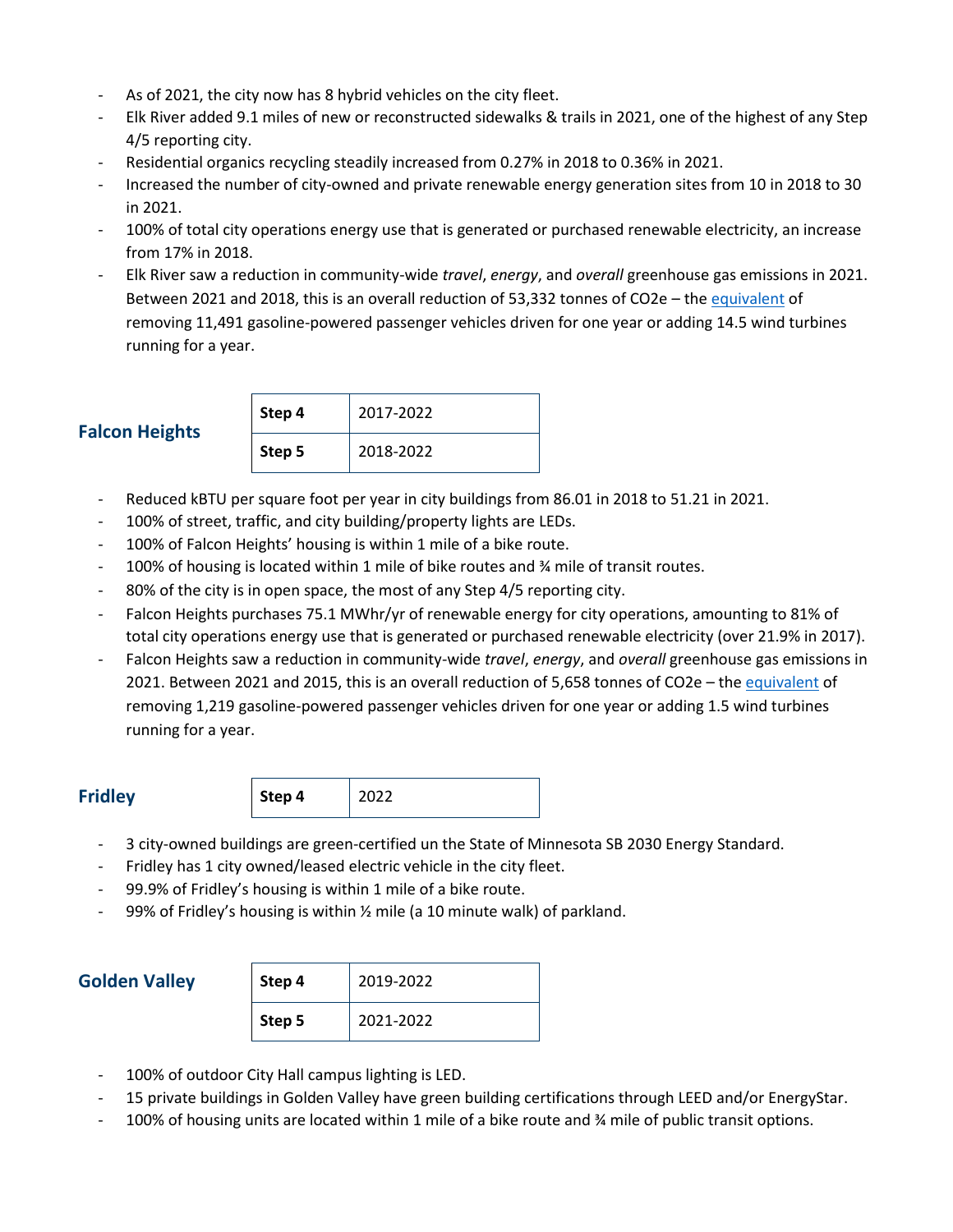- Increased the number of city-owned and private renewable energy generation sites from 65 (839 kW) in 2017 to 147 (1421 kW) in 2020.
- Golden Valley saw a reduction in community-wide *travel*, waste, *energy*, and *overall* greenhouse gas emissions in 2021. Between 2021 and 2016, this is an overall reduction of 97,204 tonnes of CO2e – the [equivalent](https://www.epa.gov/energy/greenhouse-gas-equivalencies-calculator) of removing 20,944 gasoline-powered passenger vehicles driven for one year or adding 26.4 wind turbines running for a year.
- Golden Valley residents have a mixed recycling participation rate of 93%; organics recycling participation rate of 29%.
- In 2021, Golden Valley created an Energy Action Plan with Xcel Energy through the Partners in Energy program to improve energy efficiency, reduce emissions and the energy cost burden, and improve adoption and expansion of electric vehicle infrastructure.
- In January 2022, the city council declared a Climate Emergency.



- Hopkin's average gasoline fleet MPG was 18.51 MPG in 2020, the second highest of any Step 4/5 reporting city.
- 100% of Hopkin's housing is within 1 mile of a bike route and the city scored a 70 Bike Score, making it very bikeable for most trips.
- Since 2017, Hopkins has lined or replaced 62,974 linear feet of sanitary sewer pipe, which is 25.1% of all the sanitary sewer pipe in the city and replaced or sealed 220 sanitary sewer manholes, which is 20.3% of all the sanitary sewer manholes in the city.
- Hopkins generated 428.34 MWhr/year and purchased 2843.84 MWhr/yr of renewable energy for city operations in 2021, amounting to 74.88% of total city operations energy use that is generated or purchased renewable electricity.
- Hopkins received the Bronze SolSmart designation in 2021.
- Hopkins began a residential curbside organics recycling program in January 2022.
- Hopkins hosted a Minnesota GreenCorps member in 2021/2022.
- Hopkins offered a first annual tree sale which prioritized residents living in areas of hottest land surface temperatures.

| <b>Hutchinson</b> | Step 4 | 2016-2022 |
|-------------------|--------|-----------|
|                   | Step 5 | 2017-2022 |

- 100% of traffic lights are LED; LEDs in city buildings and property increased from 7.5% in 2018 to 25% in 2020.
- Hutchinson added 1 city-owned/leased electric vehicle to the city fleet in 2021.
- 100% of Hutchinson's housing is within 1 mile of a bike route and the city scored a 77 Bike Score, making it very bikeable for most trips and the highest reported score of any Step 4/5 reporting city.
- Increased the number of public EV charging stations from 2 in 2018 to 5 in 2021.
- 100% of housing is located within 1/2 mile (10 min. walk) of parkland.
- 100% of the 349 trees planted in 2021 were tree species considered "likely to thrive."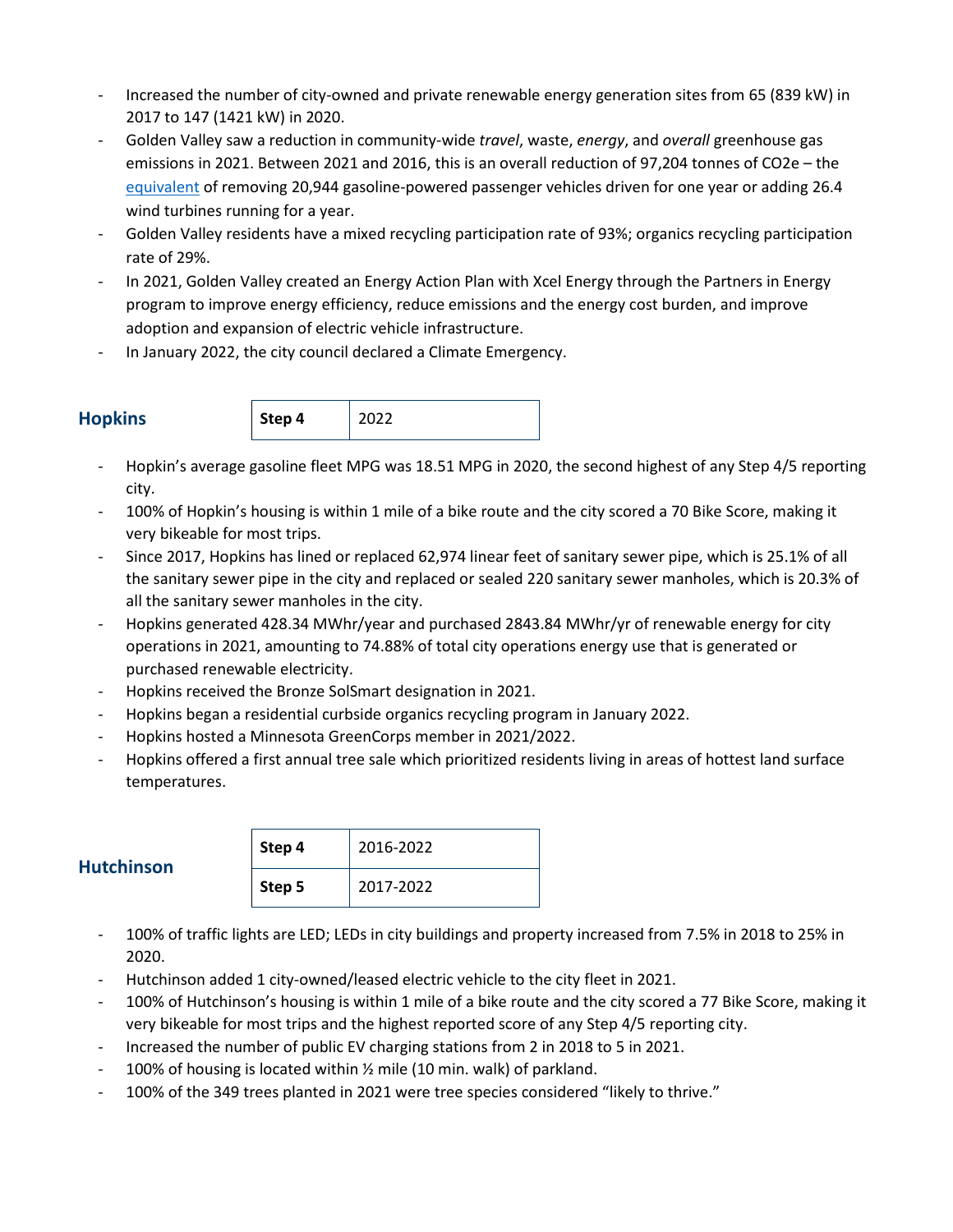- Increased the number of city-owned and private renewable energy generation sites from 4 (420 kW) in 2018 to 12 (1544 kW) in 2021.
- Hutchinson saw a reduction in community-wide *travel*, waste, *energy*, and *overall* greenhouse gas emissions in 2021. Between 2020 and 2014, this is an overall reduction of 70,698 tonnes of CO2e – the [equivalent](https://www.epa.gov/energy/greenhouse-gas-equivalencies-calculator) of removing 15,233 gasoline-powered passenger vehicles driven for one year or adding 19.2 wind turbines running for a year.

| <b>Inver Grove Heights   Step 4</b> |        | 2020-2022 |
|-------------------------------------|--------|-----------|
|                                     | Step 5 | 2021-2022 |

- 100% of traffic lights are LED.
- 99.9% of Inver Grove Height's housing is within 1 mile of a bike route.
- Increased the number of city-owned and private renewable energy generation sites from 19 (146 kW) in 2019 to 45 (493 kW) in 2021.
- Hutchinson saw a reduction in community-wide *travel*, *energy*, and *overall* greenhouse gas emissions in 2021. Between 2020 and 2018, this is an overall reduction of 67,951 tonnes of CO2e - th[e equivalent](https://www.epa.gov/energy/greenhouse-gas-equivalencies-calculator) of removing 14,641 gasoline-powered passenger vehicles driven for one year or adding 18.5 wind turbines running for a year.

| . .<br>×<br>×<br>٠<br>I |
|-------------------------|
|-------------------------|

| Step 4 | 2018-2022 |  |
|--------|-----------|--|
| Step 5 | 2019-2022 |  |

- 100% of Isanti's housing is within 1 mile of a bike route.
- 195 new trees were planted in the city in 2021.

#### **Jordan**

| Step 4 | 2020-2022 |
|--------|-----------|
| Step 5 | 2021-2022 |

- Reduced kBTU per square foot per year in city buildings from 2806.44 in 2019 to 196.69 in 2021.
- 100% of Jordan's housing is within 1 mile of a bike route.
- Increased public EV charging stations from 0 to 2 in 2021.
- 99.7% of Jordan's housing is located within  $\frac{1}{2}$  mile of parkland.
- 120% of Jordan's total city operations use renewable energy.
- Increased local food venues from 1 in 2019 to 3 in 2021.
- Organics and yard waste collection site had 170 participants in 2021.

**La Crescent Step 4** 2022

- 100% of La Crescent's traffic signals are LED; 89% of streets lights and 72% of buildings are LED.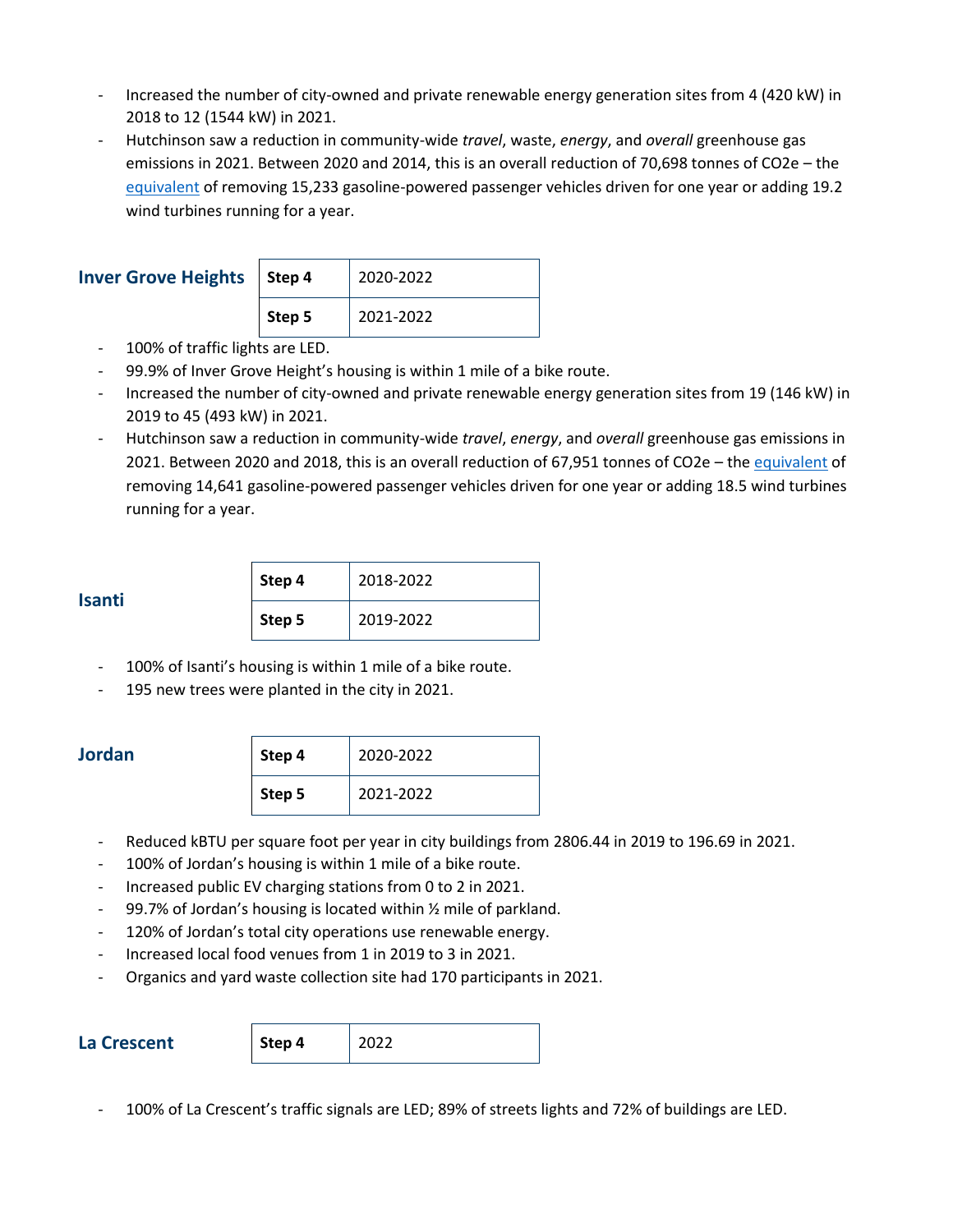- 100% of housing is located within 1 mile of a bicycle route and the city scored a 75 Bike Score, making it very bikeable for most trips.
- La Crescent has 2 public EV charging stations.
- 87% of La Crescent's total city operations use renewable energy (generated and purchased).
- 100% of La Crescent's housing is located within 1 mile of a local food venue and fresh fruits and vegetables.

| <b>Mahtomedi</b> |  |
|------------------|--|

| Step 4 | 2019-2022 |
|--------|-----------|
| Step 5 | 2021-2022 |

- 100% of street and traffic lights are LED.
- 100% of housing is located within 1 mile of a bicycle route.
- 53.2% of total city acres are in open space.
- Reduced the percent of annual losses in Mahtomedi's drinking water system from 13% in 2019 to 3% in 2021.
- Increased the number of city-owned and private renewable energy generation sites from 8 (19.72 kW) in 2018 to 30 (183.2 kW) in 2021.
- Mahtomedi purchases 605.63 MWhr/yr of renewable energy for city operations; 88% of city operation's needs.
- Mahtomedi saw a reduction in community-wide *travel*, *waste, energy*, and *overall* greenhouse gas emissions in 2021. Between 2020 and 2018, this is an overall reduction of 67,951 tonnes of CO2e – the [equivalent](https://www.epa.gov/energy/greenhouse-gas-equivalencies-calculator) of removing 2,060 gasoline-powered passenger vehicles driven for one year or adding 2.6 wind turbines running for a year.
- Mahtomedi passed a Sustainability Plan in 2021.

| <b>Maplewood</b> | Step 4 | 2016-2022 |
|------------------|--------|-----------|
|                  | Step 5 | 2017-2022 |

- Reduced kBTU per square foot per year in city buildings from 131.96 in 2018 to 61.1 in 2021.
- 100% of traffic lights are LEDs; increased LED street lights from 67% in 2018 to 90% in 2021; increased city building LEDs from 33% in 2018 to 65% in 2021.
- Maplewood added a new green building (Maplewood North Fire Station, 30,000 square feet) in 2021 using the Maplewood Green Building Code.
- Increased the number of EVs in the city fleet to 8 in 2021.
- 100% of Maplewood residents are within 1 mile of a bicycle route, an increase over 62% in 2017.
- Increased the number of public electric vehicle charging stations from 10 in 2018 to 55 in 2021.
- 100% of Maplewood residents live within % miles of transit routes.
- Improved Stormwater Assessment scores from 55 in 2019 to 67 in 2021; adaptation scores from 73 to 89.
- Increased the number of city-owned and private renewable energy generation sites from 32 (524 kW) in 2018 to 63 (868 kW) in 2021.
- Maplewood purchases 680 MWhr/yr of renewable energy for city operations; 58.7% of city operation's needs.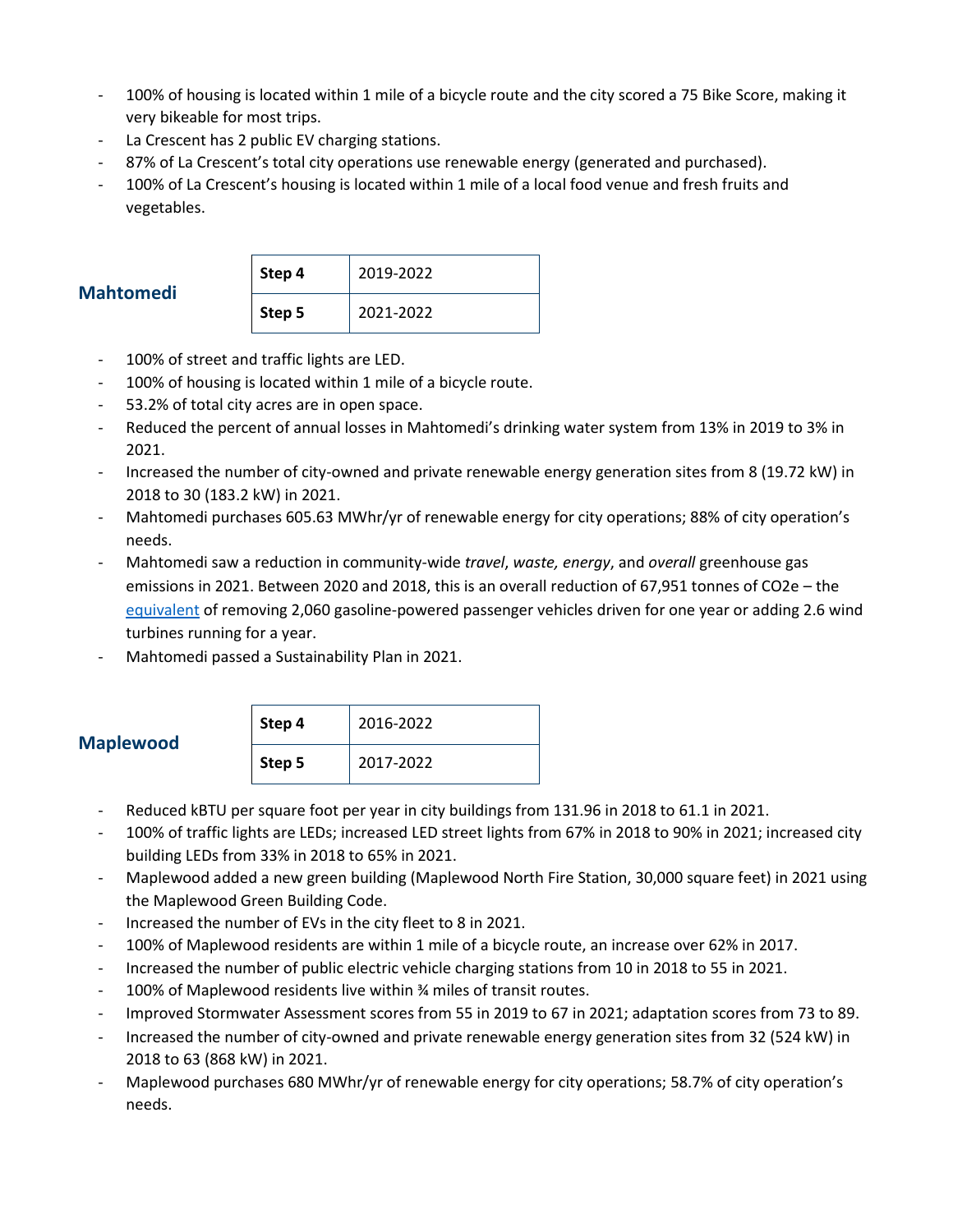- Maplewood saw a reduction in community-wide *travel*, *waste, energy*, and *overall* greenhouse gas emissions in 2021. Between 2020 and 2018, this is an overall reduction of 84,861 tonnes of CO2e – the [equivalent](https://www.epa.gov/energy/greenhouse-gas-equivalencies-calculator) of removing 18,285 gasoline-powered passenger vehicles driven for one year or adding 23.1 wind turbines running for a year.
- Maplewood updated a Climate Adaptation Plan in 2022.

#### **Marshall**

| Step 4 | 2022 |
|--------|------|
| Step 5 | 2022 |

- 100% of Marshall residents are within 1 mile of a bicycle route, an increase over 62% in 2017.
- Marshall reported the highest walk score at 77 of any Step 4/5 reporting city.
- Increased percent of affordable housing units added as a percent of all new housing units from 14.29% in 2020 to 16.39% in 2021.

#### **Minnetonka**

| Step 4 | 2019-2022 |
|--------|-----------|
| Step 5 | 2020-2022 |

- Increased the amount of LED lighting in city buildings and property from 70% in 2019 to 90% in 2021.
- Minnetonka reported 4 additional green building certified buildings (LEED, Energy Star, or Green Globes), increasing 666661 square feet.
- 100% of housing is located within 1 mile of bicycle route.
- Total parkland increased to 2128 acres in 2021.
- 98.4% of housing is located within ¾ mile of transit routes.
- Business water usage decreased from 50.6 gallons/job/day in 2019 to 37 in 2021.
- Increased the number of city-owned and private renewable energy generation sites from 73 (661 kW) in 2019 to 99 (1009 kW) in 2021.
- 87% of total city operations energy use is generated or purchased by renewable electricity, up from 37% in 2018.
- Minnetonka saw a reduction in community-wide *travel*, *waste, energy*, and *overall* greenhouse gas emissions in 2021. Between 2020 and 2018, this is an overall reduction of 162,944 tonnes of CO2e – the [equivalent](https://www.epa.gov/energy/greenhouse-gas-equivalencies-calculator) of removing 35,109 gasoline-powered passenger vehicles driven for one year or adding 44.3 wind turbines running for a year.
- 92% of residents rate the overall quality of the natural environment in Minnetonka as excellent or good, down from 98% in 2019.
- 35% of households participate in curbside recycling programs, up from 30% in 2018.

#### **Moorhead**

| Step 4 | 2021-2022 |
|--------|-----------|
| Step 5 | 2022      |

100% of traffic lights are LEDs.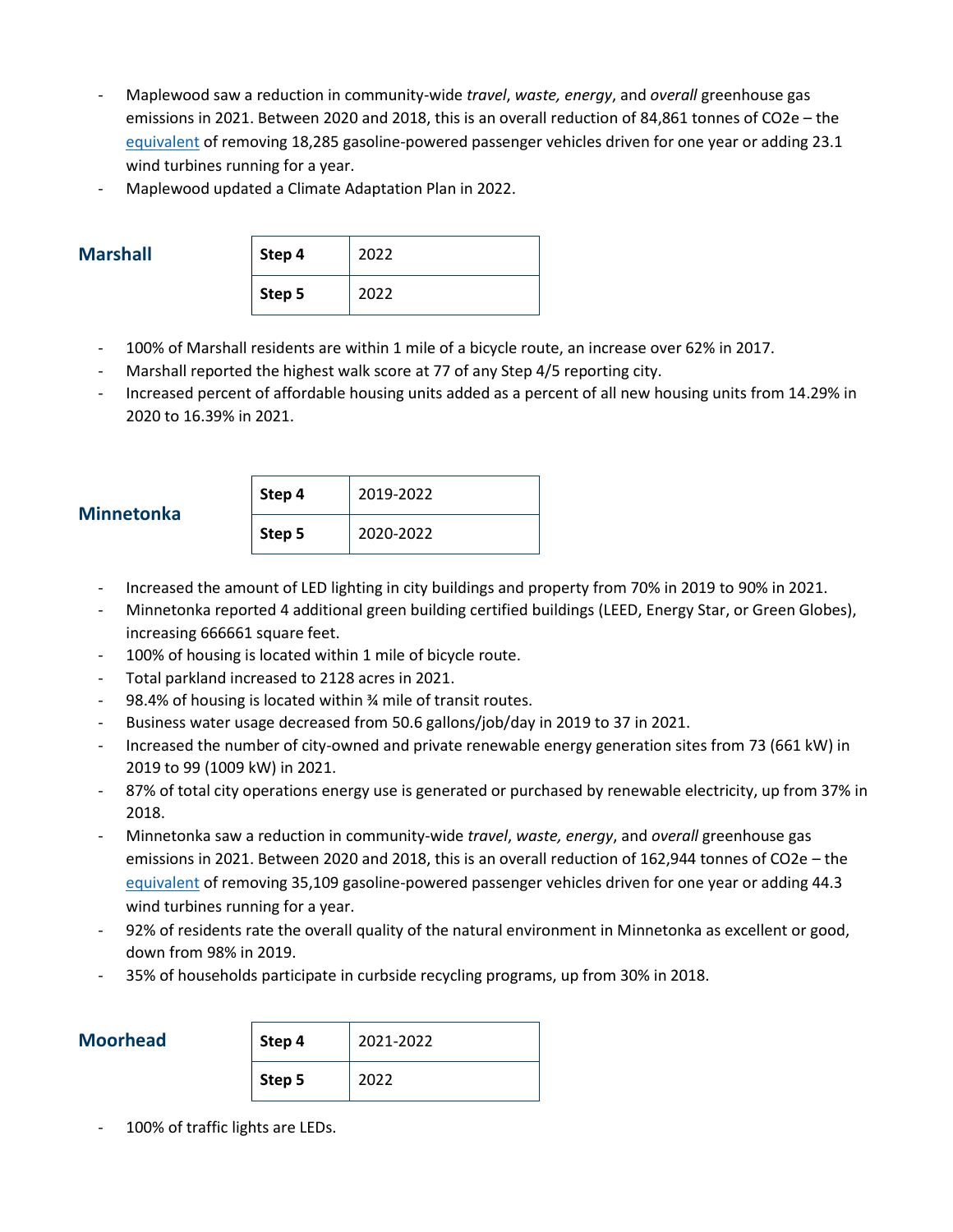- 100% of housing is located within 1 mile of bicycle route.
- 90% of housing is located within ¾ mile of transit routes.
- 75.3% of total city acres is open space.
- 90% of housing is located within 1/2 mile (10 minute walk) of parkland.
- The city planted 859 net trees in 2021; 90% are considered "likely to thrive."
- Improved Stormwater Assessment scores from 34 in 202020 to 49 in 2021; adaptation scores from 24 to 60.
- 100% of total city operations energy use is generated or purchased by renewable electricity, up from 55% in 2020.
- Moorhead saw a reduction in community-wide *travel*, *energy*, and *overall* greenhouse gas emissions in 2021. Between 2020 and 2019, this is an overall reduction of 58,263 tonnes of CO2e - th[e equivalent](https://www.epa.gov/energy/greenhouse-gas-equivalencies-calculator) of removing 12,554 gasoline-powered passenger vehicles driven for one year or adding 15.8 wind turbines running for a year.
- Moorhead hired a Sustainability Coordinator!



- 100% of street, traffic, and city building/property lights are LEDs.
- Morris's average city gasoline fleet MPG is 14.6 MPG; diesel is 8.33 MPG.
- 88% of city population commutes fewer than 20 minutes; the highest amount of any Step 4/5 reporting city.
- The city planted 150 trees in 2020.
- Morris has a ratio of inflow and infiltration volume to total volume entering the wastewater collection system of 0.02.

### **New Brighton**

| Step 4 | 2019-2022 |
|--------|-----------|
| Step 5 | 2020-2022 |

- 100% of street, traffic, and city buildings/property lights are LEDs. All city street lights were replaced in 2021.
- 100% of housing is located within 1 mile of bicycle route, up from 95% in 2018.
- 100% of New Brighton's housing is located within  $\frac{1}{2}$  mile or 10-minute walk of parkland.
- Annual production on city-owned renewable energy generation sites supplied 4.9% (458.02 MWh) of the all city operations energy needs.
- New Brighton saw a reduction in community-wide *travel*, *waste, energy*, and *overall* greenhouse gas emissions in 2021. Between 2020 and 2018, this is an overall reduction of 47,033 tonnes of CO2e – the [equivalent](https://www.epa.gov/energy/greenhouse-gas-equivalencies-calculator) of removing 10,134 gasoline-powered passenger vehicles driven for one year or adding 12.8 wind turbines running for a year.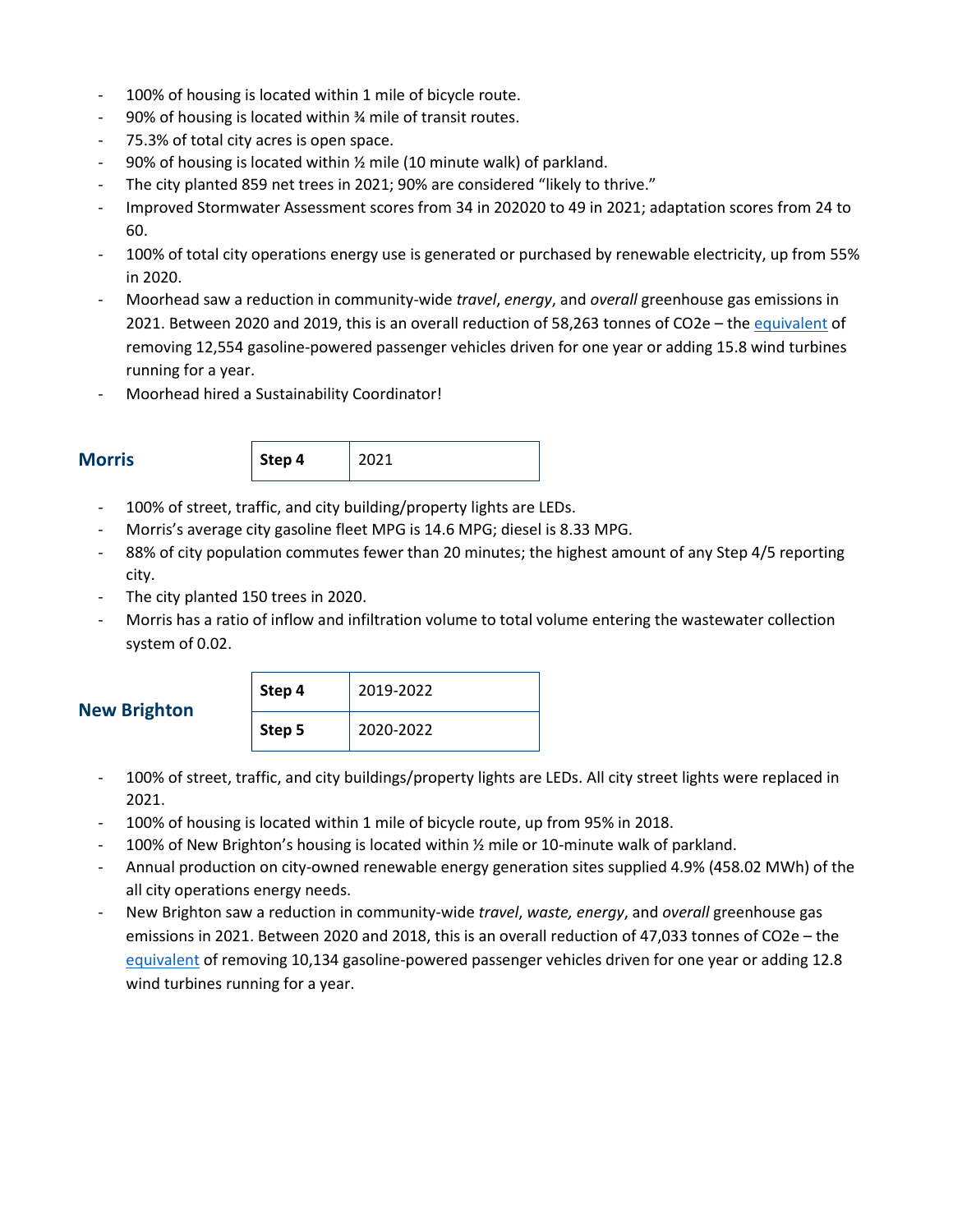#### **Nisswa**

| Step 4 | 2020-2022 |
|--------|-----------|
| Step 5 | 2022      |

- 90% of city building/property lights are LEDs; the city doesn't own any street or traffic lights.
- Nisswa's average city gasoline fleet MPG is 13.5 MPG; diesel is 15.9 MPG, the highest of any Step 4/5 reporting city.
- Increased the number of city-owned/leased electric vehicles in the city fleet from 2 to 3 in 2021.
- Nisswa city population travels just 7.7 vehicle miles per person, per day on average the least of any Step 4/5 reporting city.
- Nisswa planted 10 net trees in 2021, up from 0 in 2020.
- Nisswa saw a reduction in community-wide *travel*, *waste, energy*, and *overall* greenhouse gas emissions in 2021. Between 2020 and 2018, this is an overall reduction of 4,885 tonnes of CO2e – the [equivalent](https://www.epa.gov/energy/greenhouse-gas-equivalencies-calculator) of removing 1,053 gasoline-powered passenger vehicles driven for one year or adding 1.3 wind turbines running for a year.
- 97% of high school students graduate; 44% attain a Bachelor's degree or higher

#### $Northfield$

| Step 4 | 2020-2022 |
|--------|-----------|
| Step 5 | 2021-2022 |

- 100% of traffic lights are LEDs.
- Northfield installed 3.87 miles of new/reconstructed sidewalks & trails in 2020.
- 100% of housing is located within 1 mile of bicycle route.
- 1 new EV charging station was added in a city parking lot in 2021 for a total of 6 public stations.
- 99.9% of Northfield's housing is located within ½ mile or 10-minute walk of parkland.
- Northfield planted 162 net new trees in 2021; 95% considered 'likely to thrive.'
- 100% of water bodies show at least a 'good' water clarity rating, up from 75% in 2020.
- Increased solar garden purchases from 1675.52 MWhr/year in 2019 to 1984.92 MWhr/year in 2021.
- Northfield saw a reduction in community-wide *travel*, *energy*, and *overall* greenhouse gas emissions in 2021. Between 2020 and 2018, this is an overall reduction of 39,503 tonnes of CO2e – th[e equivalent](https://www.epa.gov/energy/greenhouse-gas-equivalencies-calculator) of removing 8,512 gasoline-powered passenger vehicles driven for one year or adding 10.7 wind turbines running for a year.

| <b>North Saint Paul</b> | Step 4 | 2020 |
|-------------------------|--------|------|
|                         | Step 5 | 2020 |

- 100% of street lights, 100% of traffic lights, and 97% of city buildings and properties are LEDs.
- 98% of housing is located within 1 mile of bicycle route.
- 98% of North Saint Paul's housing is located within 1/2 mile or 10-minute walk of parkland.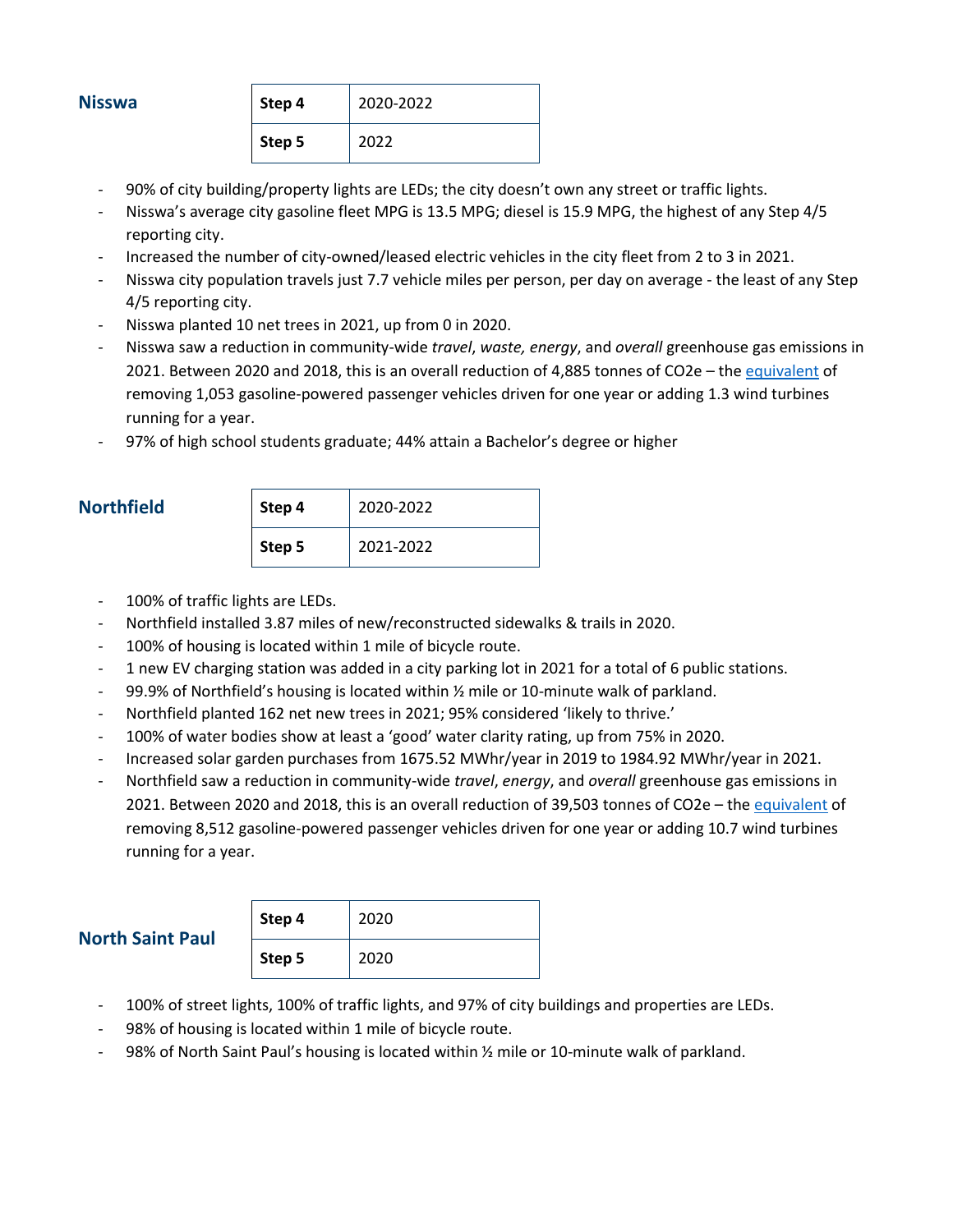| <b>Oakdale</b> |  |  |
|----------------|--|--|

| Step 4 | 2017-2022 |
|--------|-----------|
| Step 5 | 2018-2022 |

- 100% of traffic lights are LEDs.
- 1 building (The Water of Oakdale) received ENERGY STAR certification in 2021.
- 100% of housing is located within 1 mile of bicycle route.
- 90% of Oakdale's housing is located within ½ mile or 10-minute walk of parkland.
- Business water usage decreased from 29.01 gallons/job/day in 2016 to 17.3 in 2020.
- Oakdale purchases 3905.69 MWhr/yr of renewable energy for city operations in 2020, up from 0 in 2018 and covering 78.13% of total city operations electricity needs.
- Oakdale saw a reduction in community-wide *travel*, *waste, energy*, and *overall* greenhouse gas emissions in 2021. Between 2020 and 2018, this is an overall reduction of 57,341 tonnes of CO2e – the [equivalent](https://www.epa.gov/energy/greenhouse-gas-equivalencies-calculator) of removing 12,355 gasoline-powered passenger vehicles driven for one year or adding 15.6 wind turbines running for a year.

| Step 4 | 2017-2022 |
|--------|-----------|
| Step 5 | 2018-2022 |

- 99% of street lights and 100% of traffic lights are LEDs.
- Increased the number of public electric vehicle charging stations from 4 in 2017 to 7 in 2020.
- Red Wing's Location Affordability Index number for housing and transportation 58 is the highest of any Step 4/5 reporting city.
- 45% of all new housing were affordable housing units in 2021.
- 38% of residential solid waste is recycled, up from 27% in 2020.
- Red Wing purchases 4,637 MWhr/yr of renewable energy for city operations, amounting to 120% of total city operations energy use that is generated or purchased renewable electricity, the most of any Step 4/5 reporting city.
- Red Wing saw a reduction in community-wide *travel*, *waste, energy*, and *overall* greenhouse gas emissions in 2021. Between 2020 and 2018, this is an overall reduction of 41,940 tonnes of CO2e – the [equivalent](https://www.epa.gov/energy/greenhouse-gas-equivalencies-calculator) of removing 9,037 gasoline-powered passenger vehicles driven for one year or adding 11.4 wind turbines running for a year.
- In 2021, Red Wing coordinated a local cleanup event with Prairie Island Indian Community
- Red Wing created a Sustainable Red Wing Award and selected its first recipient in 2021.

### **Rochester**

| Step 4 | 2018, 2020-2022 |
|--------|-----------------|
| Step 5 | 2018, 2020-2022 |

- 100% of traffic lights are LEDs; increased percentage of LED streets lights from 16.7% in 2016 to 97.88% in 2021.
- 97.8% of Rochester's housing is within 1 mile of a bike route.
- 95.8% of housing is located within % mile of transit routes.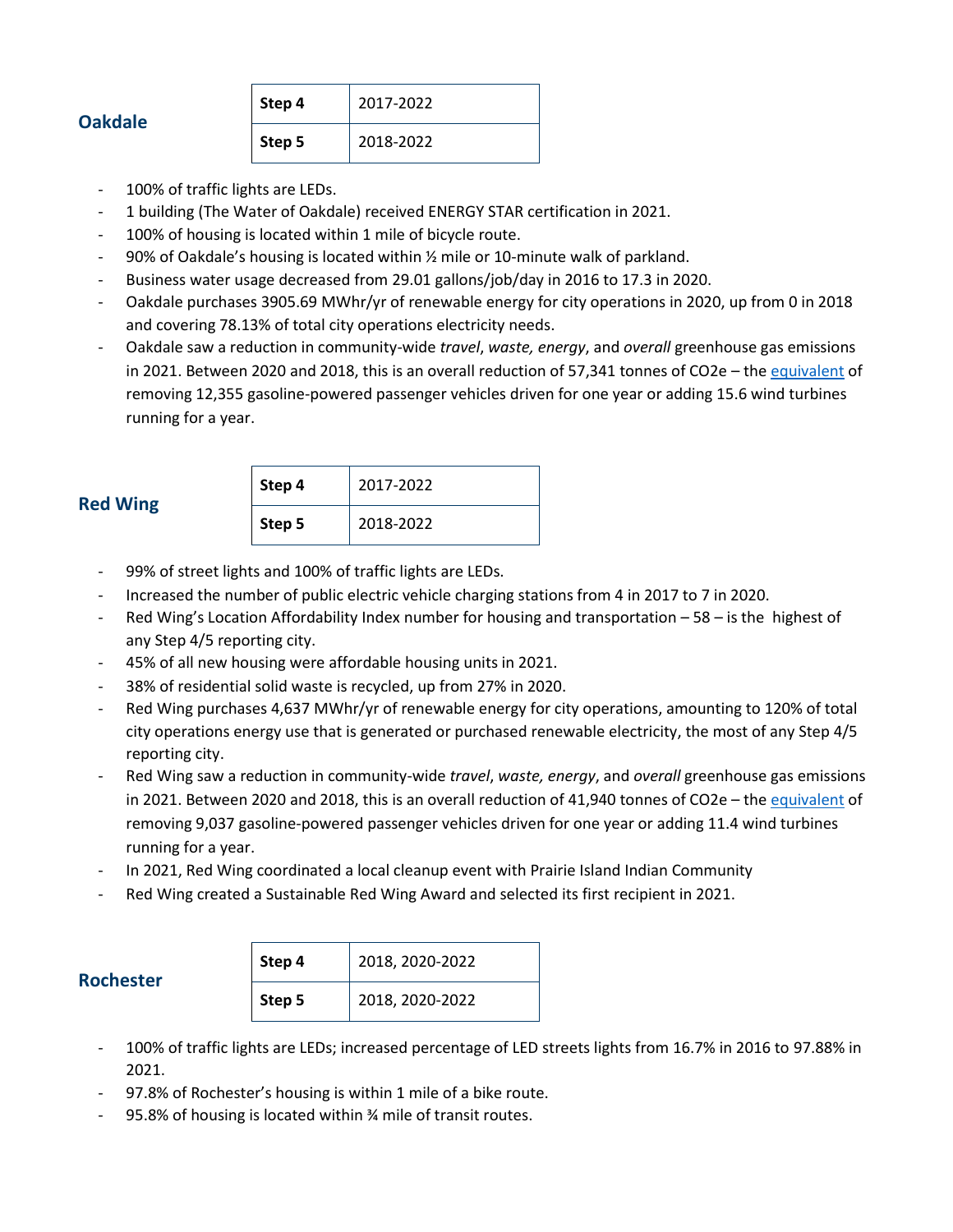- Increased total acres of parkland from 5090 in 2020 to 5125 in 2021; 98% of housing is located within  $\frac{1}{2}$ mile (a 10 minute walk) of parkland.
- Increased Stormwater Assessment Scores from 46 (36 adaptation) in 2020 to 51 (43 adaptation).
- 43% of Rochester residential solid waste is recycled.
- 24.4% of total city operations energy use that is generated or purchased renewable electricity, up from 17% in 2019.
- Rochester saw a reduction in community-wide *travel*, *energy*, and *overall* greenhouse gas emissions in 2021. Between 2020 and 2018, this is an overall reduction of 223,369 tonnes of CO2e – the [equivalent](https://www.epa.gov/energy/greenhouse-gas-equivalencies-calculator) of removing 48,129 gasoline-powered passenger vehicles driven for one year or adding 60.7 wind turbines running for a year.
- Rochester finished their Sustainability & Resiliency Community Work Plan in 2021.

#### **Roseville**

| Step 4 | 2020-2022 |
|--------|-----------|
| Step 5 | 2021-2022 |

- 100% of street lights, traffic lights, and city buildings and properties are LEDs.
- The average MPG for the city's gasoline fleet is 19.3 MPG, the highest MPG of any Step 4/5 reporting city; Roseville has 1 city-owned/leased EV in the fleet.
- 100% of Roseville's housing is within 1 mile of a bike route.
- 100% of housing is located within % mile of transit routes.
- 65.45% of new housing added was affordable housing.

Increased the number of city owned and private renewable energy generation sites from 86 (736 kW) in 2019 to 118 (1215 kW) in 2021.

- 58% of total city operations energy use that is generated or purchased renewable electricity, up from 46% in 2019.
- Roseville saw a reduction in community-wide *travel*, *waste, energy*, and *overall* greenhouse gas emissions in 2021. Between 2020 and 2018, this is an overall reduction of 88,900 tonnes of CO2e – the [equivalent](https://www.epa.gov/energy/greenhouse-gas-equivalencies-calculator) of removing 19,155 gasoline-powered passenger vehicles driven for one year or adding 24.2 wind turbines running for a year.
- Roseville adopted an Energy Action Plan in 2021.
- Roseville won the Best of B3 Local Government Award in 2021.

| <b>Saint Anthony</b> | Step 4 | 2016-2022 |
|----------------------|--------|-----------|
| <b>Village</b>       | Step 5 | 2017-2022 |

- 100% of street and traffic lights are LEDs.
- 100% of housing is located within % mile of transit routes.
- 100% of Saint Anthony Village's housing is located within ½ mile or 10-minute walk of parkland.
- Increased Stormwater Assessment Scores from 53 (28 adaptation) in 2019 to 63 (71 adaptation).
- Increased the number of city owned and private renewable energy generation sites from 15 (138.15 kW) in 2018 to 33 (345 kW) in 2021.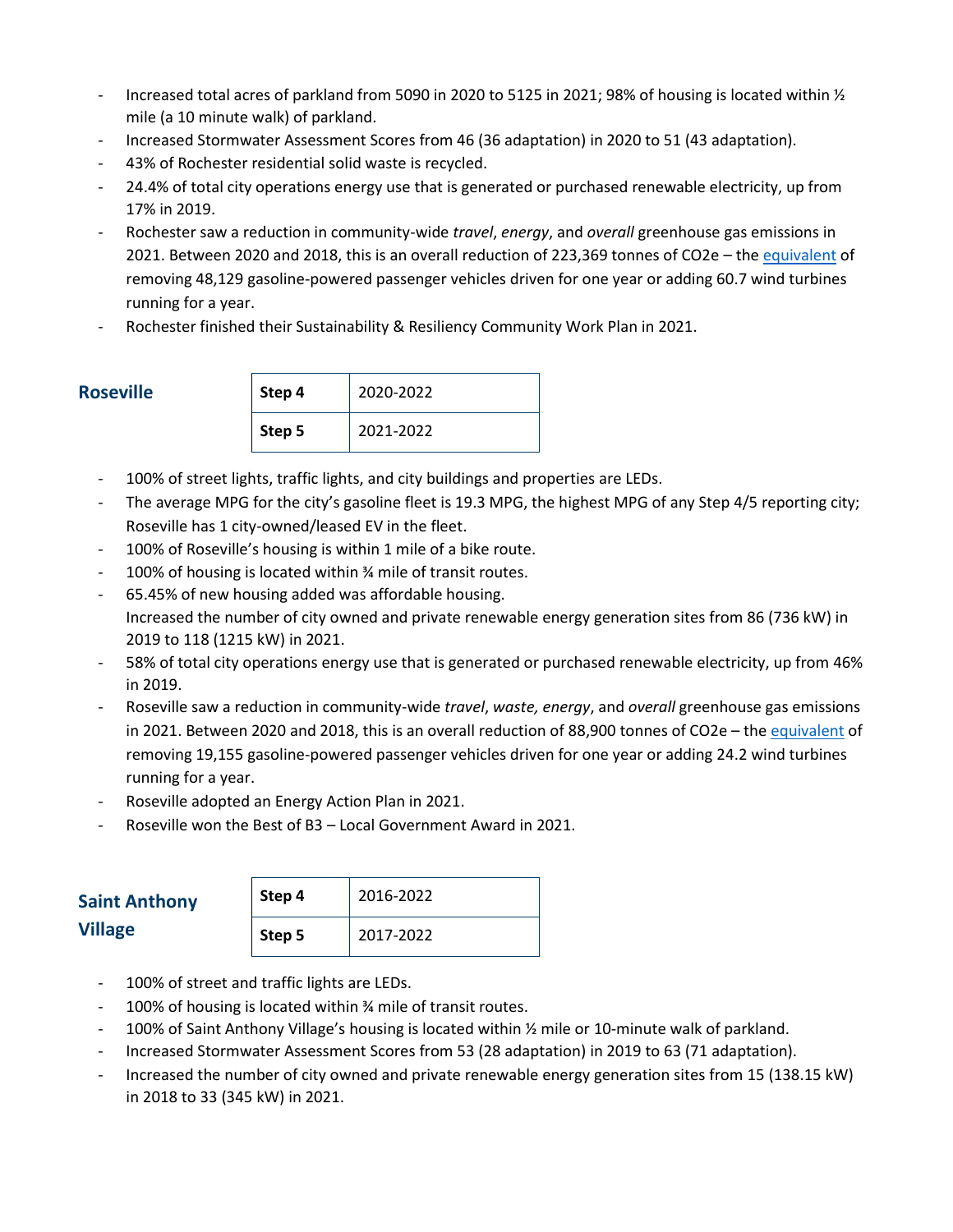- Saint Anthony Village purchased 589.9 MWhr/yr of renewable energy for city operations, up from 469.2 in 2019; accounting for 37% of total city operations energy needs.
- Saint Anthony Village saw a reduction in community-wide *travel*, *waste, energy*, and *overall* greenhouse gas emissions in 2021. Between 2020 and 2018, this is an overall reduction of 13,003 tonnes of CO2e – the [equivalent](https://www.epa.gov/energy/greenhouse-gas-equivalencies-calculator) of removing 2,802 gasoline-powered passenger vehicles driven for one year or adding 3.5 wind turbines running for a year.

#### **Saint Louis Park**

| Step 4 | 2020-2022 |  |
|--------|-----------|--|
| Step 5 | 2021-2022 |  |

- Reduced kBTU per square foot per year in city buildings from 118.87 in 2019 to 95.11 in 2021.
- 90% of city traffic lights are LED; increased city facility LED lighting from 55% in 2019 to 73% in 2021.
- 87.46% (712748 square feet) of new construction was built in the city in 2021 under the city's Green Building Policy, LEED, or Energy Star certifications.
- Increased the number of city-owned/leased electric vehicles in the city fleet from 3 in 2020 to 5 in 2021.
- Increased the number of public electric vehicle charging stations from 8 in 2019 to 32 in 2021.
- 100% of Saint Louis Park's housing is within 1 mile of a bike route.
- Increased the percent of housing within ½ mile (a 10 minute walk) of parkland from 91% in 2019 to 96% in 2021.
- St. Louis Park scored the highest Stormwater Assessment scores of any Step 4/5 reporting city with 77% (50% adaptation); increased scores from 72 (68 adaptation) in 2019.
- Residential gallons of wastewater produced per person/day decreased from 59.92 in 2020 to 4956 in 2021; Business gallons of wastewater produced per job/day decreased from 18.14 in 2020 to 16.9 in 2021.
- 49% of residential solid waste is recycled; up from 28% in 2020.
- 100% of total city operations energy use that is generated or purchased renewable electricity.
- Saint Louis Park saw a reduction in community-wide *travel*, *waste, energy*, and *overall* greenhouse gas emissions in 2021. Between 2020 and 2018, this is an overall reduction of 118,105 tonnes of CO2e – the [equivalent](https://www.epa.gov/energy/greenhouse-gas-equivalencies-calculator) of removing 25,448 gasoline-powered passenger vehicles driven for one year or adding 32.1 wind turbines running for a year.
- Increased the number of electric vehicle registrations in the city from 189 in 2020 to 276 in 2021.

| <b>Savage</b> | Step 4 | 2022 |
|---------------|--------|------|
|               | Step 5 | 2022 |

- 100% of Savage's housing is within 1 mile of a bike route.
- 4 EV charging stations were added to City Hall in 2021, for a total of 14 public stations located in the city.

| Step 4 | 2017-2019 |
|--------|-----------|
| Step 5 | 2018-2019 |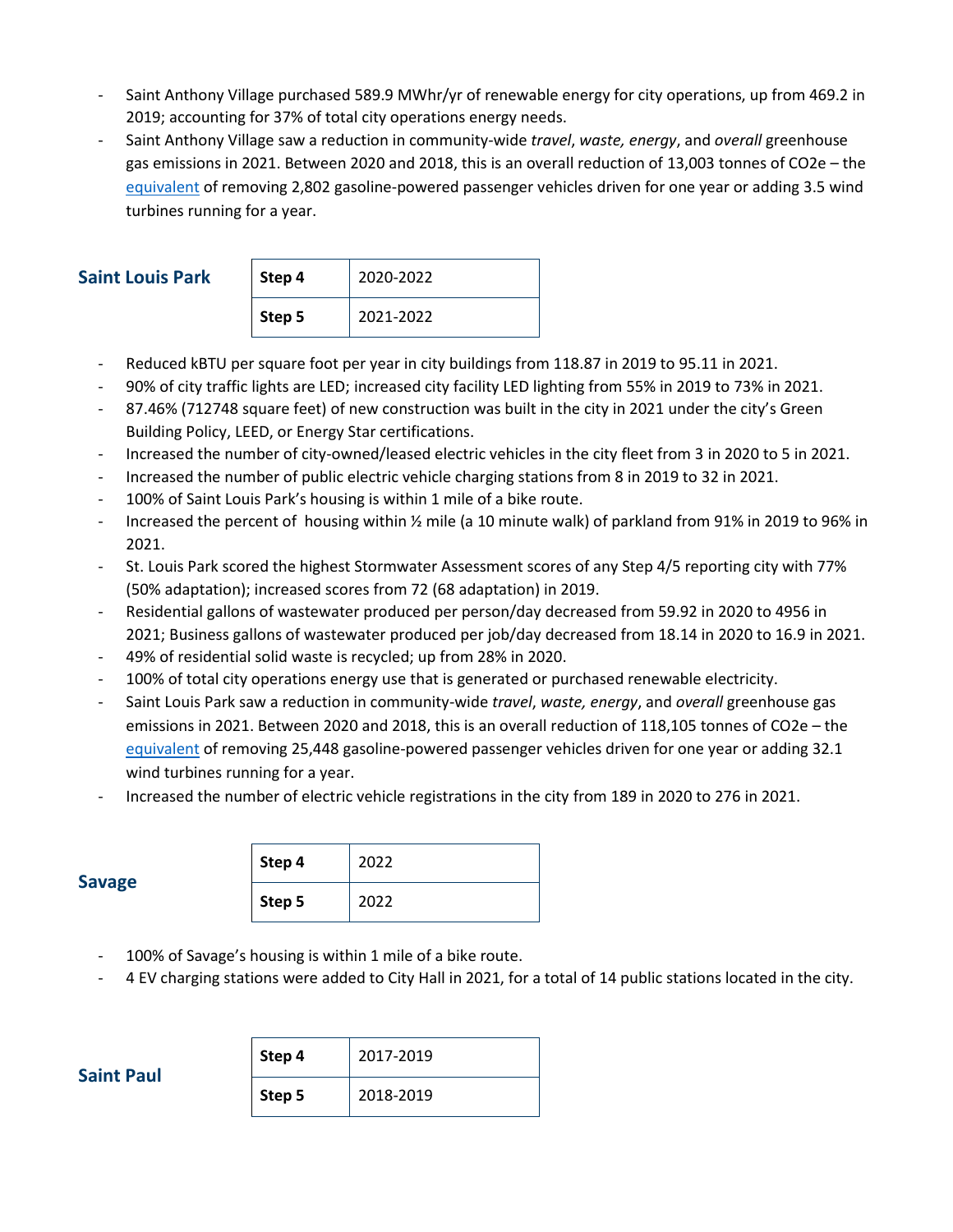- 100% traffic signals are LED.
- Increased the amount of open space by 1% in 2019.
- Increased the percent of total city operations using renewable energy from 1% to 16% in 2019.

| <b>Shoreview</b> | Step 4 | 2018-2020, 2022 |
|------------------|--------|-----------------|
|                  | Step 5 | 2019-2020, 2022 |

- Increased percent of street lights that are LED from 35% in 2017 to 48% in 2021; city buildings/property from 66% to 75%.
- 100% of Shoreview's housing is within 1 mile of a bike route.
- Increased the number of public electric vehicle stations from 0 to 9 in 2021; installed 2 dual-port stations at the Community Center.
- 95% of housing is located within ¾ mile of transit routes.
- 50% of all new housing were affordable housing units in 2021.
- 95% of Shoreview's housing is located within  $\frac{1}{2}$  mile or 10-minute walk of parkland.
- 50.3% of the city has tree canopy coverage, the highest of any Step 4/5 reporting city.
- Shoreview planted 206 net new trees in 2021, more than double from previous reporting years.
- Owasso Lake was delisted from the Impaired Waters map in 2020.
- 85% of Shoreview residential solid waste is recycled, the highest of any Step 4/5 reporting city.
- Increased the number of city owned and private renewable energy generation sites from 32 (352 kW) in 2019 by double in 2021 at 64 (680 kW) in 2021.
- 100% of total city operations energy use that is generated or purchased renewable electricity.
- Increased the number of local food venues from 1 to 3 in 2021; apple orchard, weekly farmers market, locally sourced restaurant.
- Shorview saw a reduction in community-wide *travel*, *waste, energy*, and *overall* greenhouse gas emissions in 2021. Between 2020 and 2018, this is an overall reduction of 42,108 tonnes of CO2e – the [equivalent](https://www.epa.gov/energy/greenhouse-gas-equivalencies-calculator) of removing 9,073 gasoline-powered passenger vehicles driven for one year or adding 11.4 wind turbines running for a year.

### **South Saint Paul**

| Step 4 | 2021-2022 |
|--------|-----------|
| Step 5 | 2022      |

- Reduced kBTU per square foot per year in city buildings from 97.85 in 2020 to 68.98 in 2021.
- 100% of city street lights are LEDs; 90% of city traffic lights are LEDs.
- 100% of housing is located within % mile of transit routes.
- 94% of South Saint Paul's housing is located within 1/2 mile or 10-minute walk of parkland.
- South Saint Paul saw a reduction in community-wide *travel*, *energy*, and *overall* greenhouse gas emissions in 2021. Between 2020 and 2019, this is an overall reduction of 25,077 tonnes of CO2e – the [equivalent](https://www.epa.gov/energy/greenhouse-gas-equivalencies-calculator) of removing 5,403 gasoline-powered passenger vehicles driven for one year or adding 6.8 wind turbines running for a year.